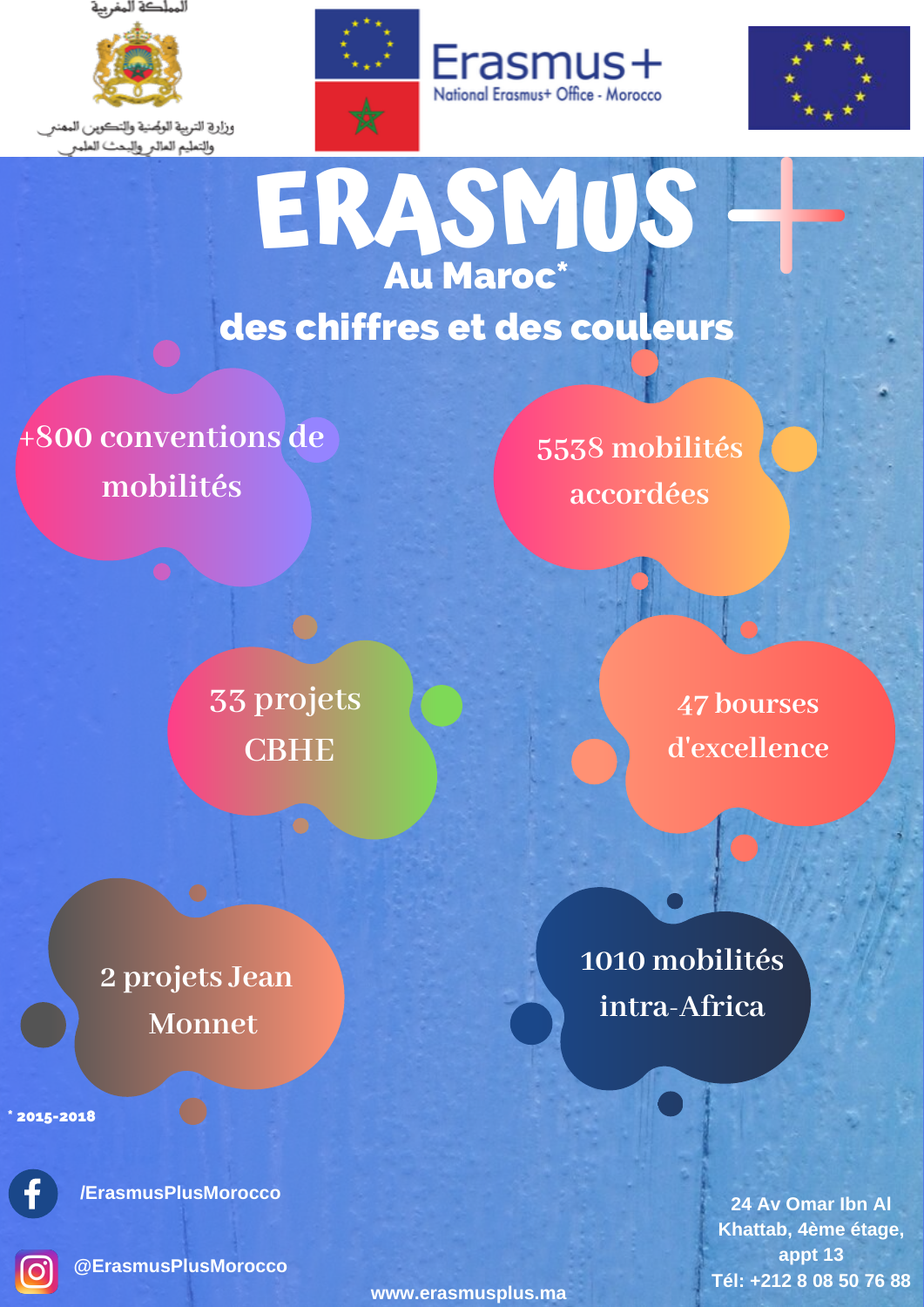# International Credit Mobility (ICM)

### OVERALL MOBILITY\*

#### **MOBILITY EVOLUTION\*\***



**2015 2016 2017 2018**

#### **TOP 10 EU COUNTRIES**



**TOP MOROCCAN HEIS IN MOBILITY** 



750

**Outgoing** mobility

mobility

**0**

\* approved and accomplished, 2015-2018 \*\* Planned mobilities 2015-2018

Teaching staff mobility

Training staff mobility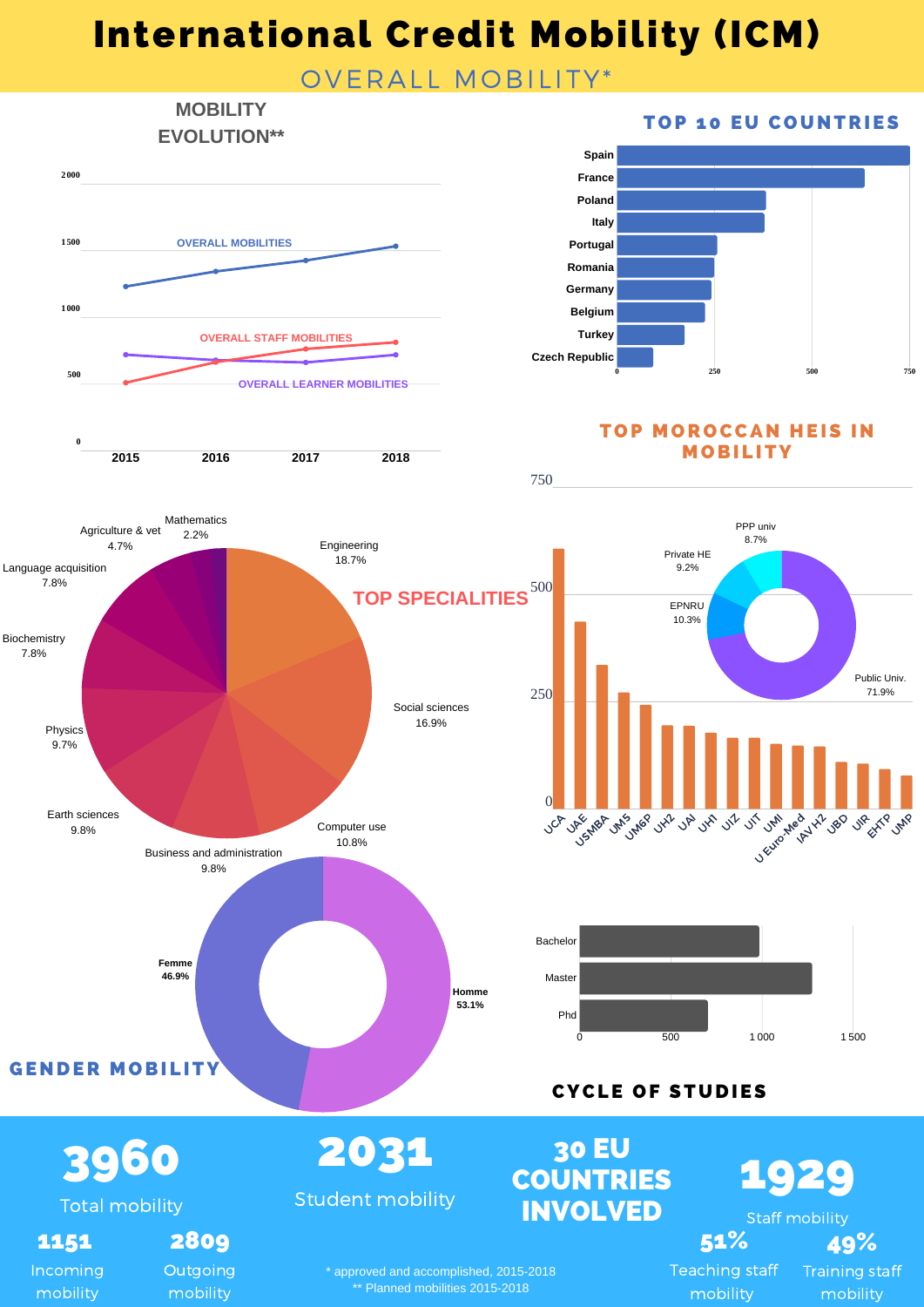## International Credit Mobility (ICM)

#### OUTGOING MOBILITY (FROM MOROCCO TO EUROPE)